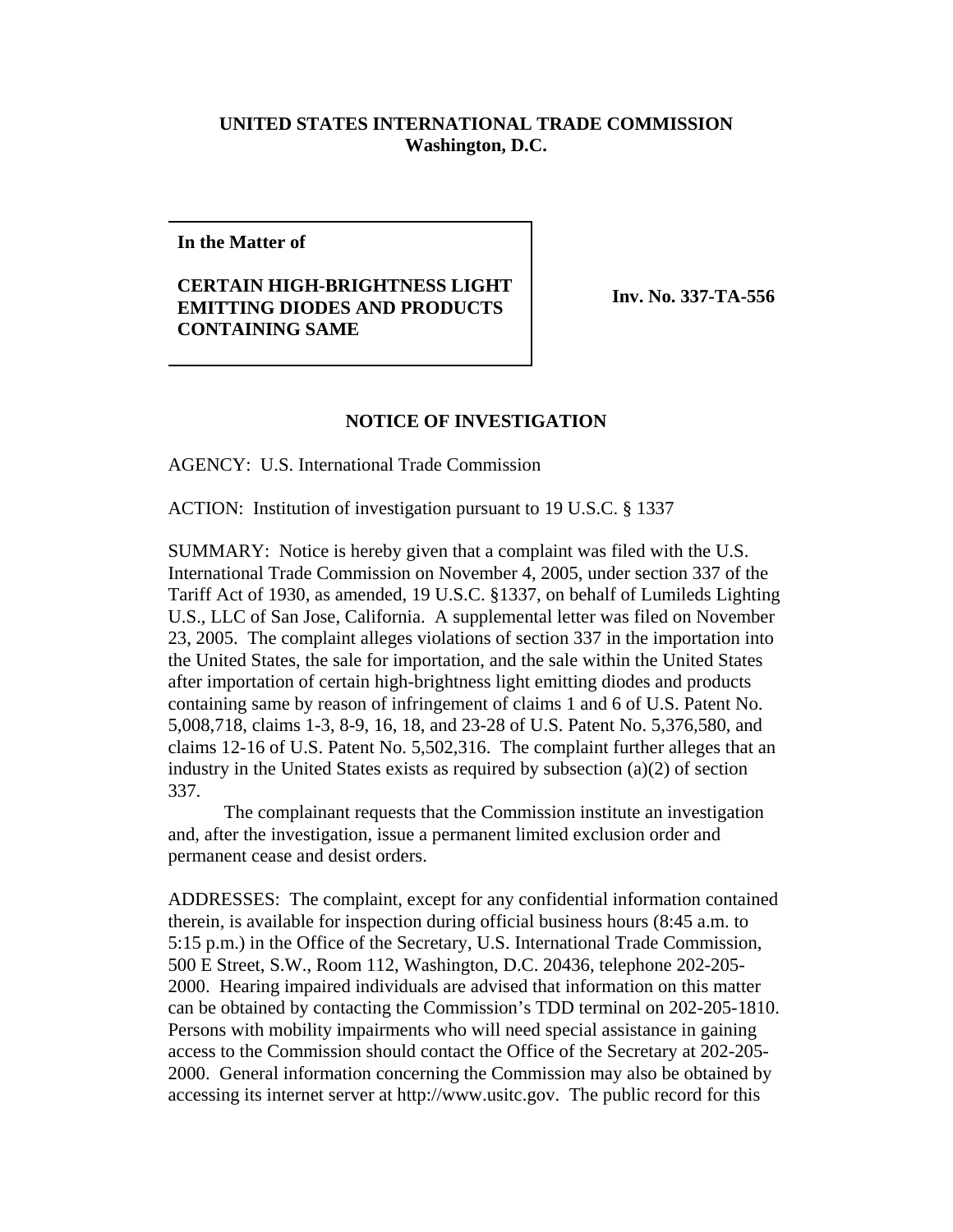investigation may be viewed on the Commission's electronic docket (EDIS) at http://edis.usitc.gov.

FOR FURTHER INFORMATION CONTACT: Thomas S. Fusco, Esq., Office of Unfair Import Investigations, U.S. International Trade Commission, telephone 202-205-2571.

AUTHORITY: The authority for institution of this investigation is contained in section 337 of the Tariff Act of 1930, as amended, and in section 210.10 of the Commission's Rules of Practice and Procedure, 19 C.F.R. § 210.10 (2005).

SCOPE OF INVESTIGATION: Having considered the complaint, the U.S. International Trade Commission, on December 1, 2005, ORDERED THAT –

(1) Pursuant to subsection (b) of section 337 of the Tariff Act of 1930, as amended, an investigation be instituted to determine whether there is a violation of subsection  $(a)(1)(B)$  of section 337 in the importation into the United States, the sale for importation, or the sale within the United States after importation of certain high-brightness light emitting diodes or products containing same by reason of infringement of one or more of claims 1 and 6 of U.S. Patent No. 5,008,718, claims 1-3, 8-9, 16, 18, and 23-28 of U.S. Patent No. 5,376,580, and claims 12-16 of U.S. Patent No. 5,502,316, and whether an industry in the United States exists as required by subsection (a)(2) of section 337.

(2) For the purpose of the investigation so instituted, the following are hereby named as parties upon which this notice of investigation shall be served:

(a) The complainant is –

Lumileds Lighting U.S., LLC 370 West Trimble Road San Jose, CA 95131

(b) The respondents are the following entities alleged to be in violation of section 337, and are the parties upon which the complaint is to be served:

> Epistar Corporation  $5$  Li-Hsin  $5<sup>th</sup>$  Road Science-Based Industrial Park, Hsinchu, Taiwan